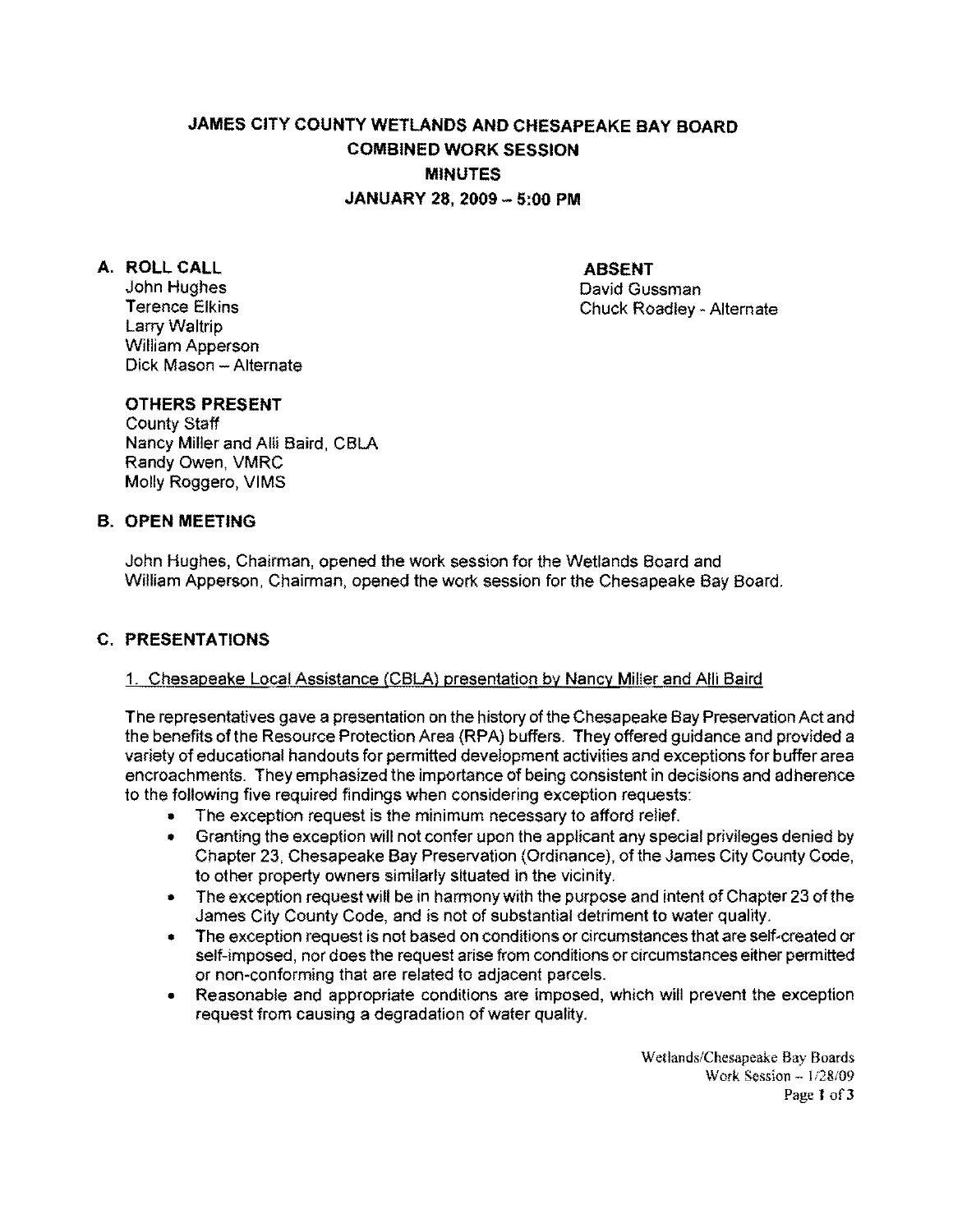Pat Menichino, Compliance Specialist also advised the Board that the Ordinance specified the following conditions for granting appeals of administrative decisions:

- The hardship is not generally shared by other properties in the vicinity.
- The Chesapeake Bay, its tributaries and other properties in the vicinity will not be adversely affected.
- The appellant acquired the property in good faith and the hardship is not self-inflicted.

### 2. Virginia Marine Resource Commission (VMRC) representative Randy Owen and Virginia Institute of Marine Science (VIMS} representative Molly Roggero

Randy Owen described the roll of VMRC as the clearinghouse for processing the Joint Permit Applications (JPA), also reviewd by the Virginia Department of Environmental Quality (DEQ), the U.S. Army Corps of Engineers, and the locel Wetlands Boards. VMRC's authority and responsibilities specifically regulate physical encroachment into the valuable resource areas of subaqueous or bottomlands, tidal wetlands, and coastal primary sand dunes. He described the recent change in the jurisdictions to include the dune and beach boundaries and suggested the local goverments adopt a dunes and beaches ordinance.

Molly Roggero described the roll of VIMS as an advisory to the local Wetlands Boards. She stressed the importance of the natural shoreline and also recommended the upcomming work shop on February 12, 2009 for more information on the beaches and dunes in Virginia and the new regulations on the beach and dune jurisdiction.

Mr. Hughes asked if the Wetlands Board could approve the JPA's with modifications.

Randy Owens suggested the public advertisement only specify the location of the proposed project so the Board would not be limited in their decision.

#### 3. Discussion

It was a determined that for both boards, the adjacent property owner notifications (APO's) and advertisements of the public hearings, only needed to specify the locetion and type of impacts.

The Chesapeake Bay Board could modify exception requests for lesser impacts to the RPA but because other agencies were involved, the Wetlands Board could only accept minor modifications to the specifications in the JPA.

#### D. **MATTERS OF SPECIAL PRIVILEGE**

Angela King, Assistant County Attorney, advised the Wetlands Board that a resolution for the no wake zone on Powhatan Creek would not be required and suggested the Board direct staff to prepare a staff report for their consideration.

> Wetlands/Chesapeake Bay Boards Work Session  $-1/28/09$ Page 2 of 3